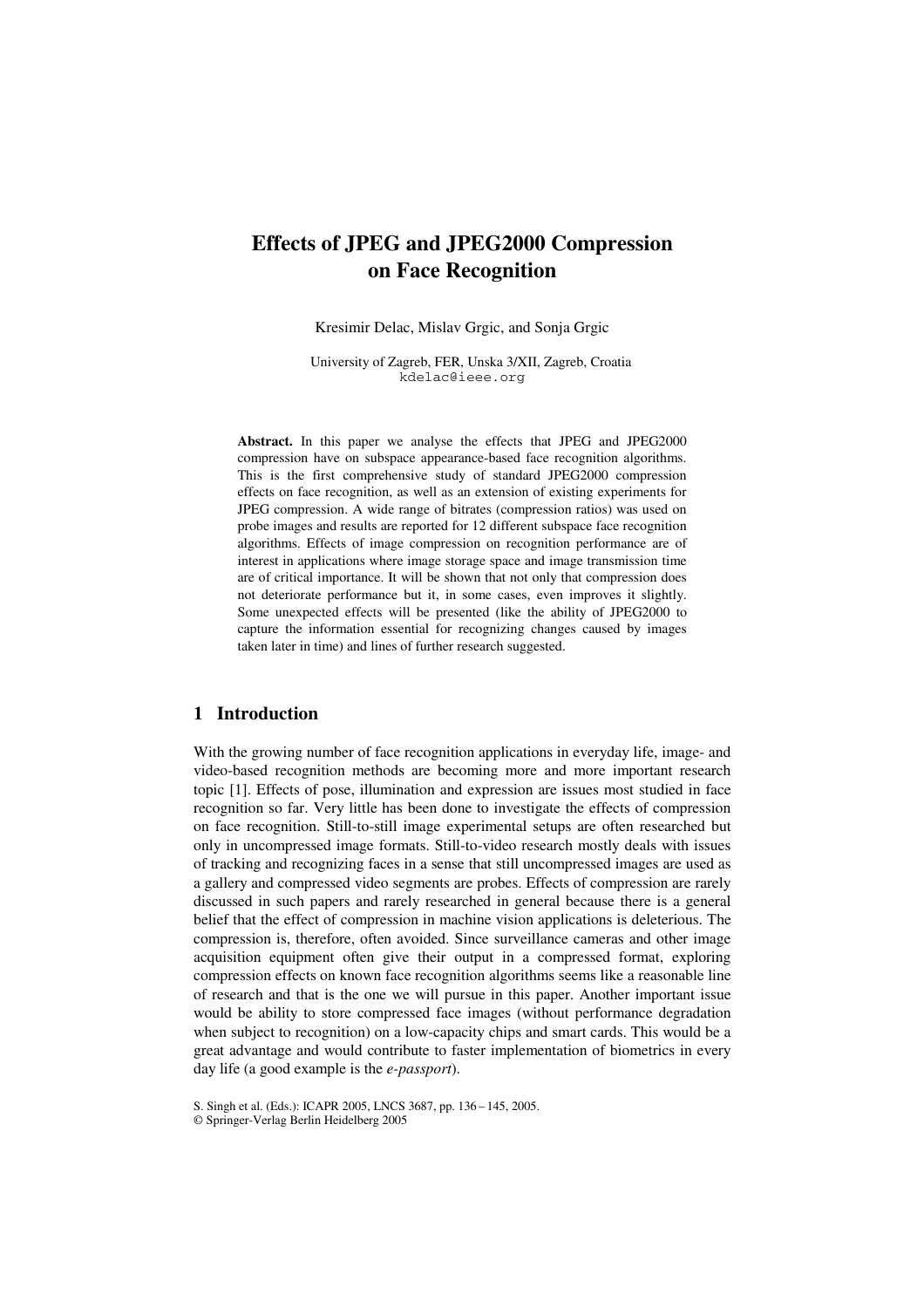In this paper we will compare different face recognition algorithms' behaviour in a still-to-still setup with uncompressed training and gallery images and probe images compressed with various compression ratios. This setup mimics the expected real-life circumstances where the image captured by a surveillance camera is probed to existing high-quality gallery images. Algorithms tested in this paper are wellestablished subspace face recognition projection methods: Principal Component Analysis (PCA) [2], Independent Component Analysis (ICA) [3] and Linear Discriminant Analysis (LDA) [4], combined with common distance metrics (L1, L2 and cosine) in a nearest-neighbour matching system. Bits per pixel (bpp) will be a measure of compression for both tested compression algorithms: JPEG [5] and JPEG2000 [6]. It will be shown that compression does not significantly affect performance even at 0.2 bpp (a 40:1 compression). Actually, in many cases the performance goes slightly up for some compression ratios.

The rest of this paper is organized as follows: Section 2 gives an overview of previous work, Section 3 describes experimental setup used in our research, Section 4 reports results and analyses them and Section 5 concludes the paper.

#### **2 Previous Work**

**FRVT 2000** [7] tried to estimate the effects of lossy image compression on the performance of face recognition algorithms by minimising a situation in which the gallery images were obtained under favourable, uncompressed circumstances, but the probe sets were obtained in a less favourable environment in which compression was applied. They used JPEG compression and tested algorithms with *dup1* probe set with images in it compressed to 0.8, 0.4, 0.25 and 0.2 bpp. With this setup, they concluded that compression does not adversely affect performance and that the performance of algorithms drops significantly only with images compressed below 0.2 bpp. In their experiment the recognition rate goes up slightly for compression ratios of 10:1 (0.8 bpp) and 20:1 (0.4 bpp). In conclusion, they recommend that additional studies on the effect of compression be conducted as their results are aggregated and only consider JPEG compression. This paper was the main motivation for our research.

**Wat & Srinivasan** [8] explored the effects of JPEG compression on PCA and LDA with the same setup as in FRVT 2000 (compressed probes, uncompressed gallery). Results were presented as a function of JPEG quality factor and are therefore very hard to interpret (the same quality factor will result in a different compression ratios for different images, dependent on the given image's statistical properties). By using two different histogram equalization techniques they claim that there is a slight increase in performance with the increase in compression ratio for LDA in the illumination task (*fc* probe set). For all other combinations the results remain the same or decrease with higher compressions. This is in slight contradiction with results obtained in FRVT 2000.

**Moon & Phillips** [9] examined the effects of both JPEG and wavelet compression (no details on wavelet compression were given). The original images were compressed and then uncompressed prior to being processed by the normalization step. For both compression methods, the images were compressed to 0.5 bpp. The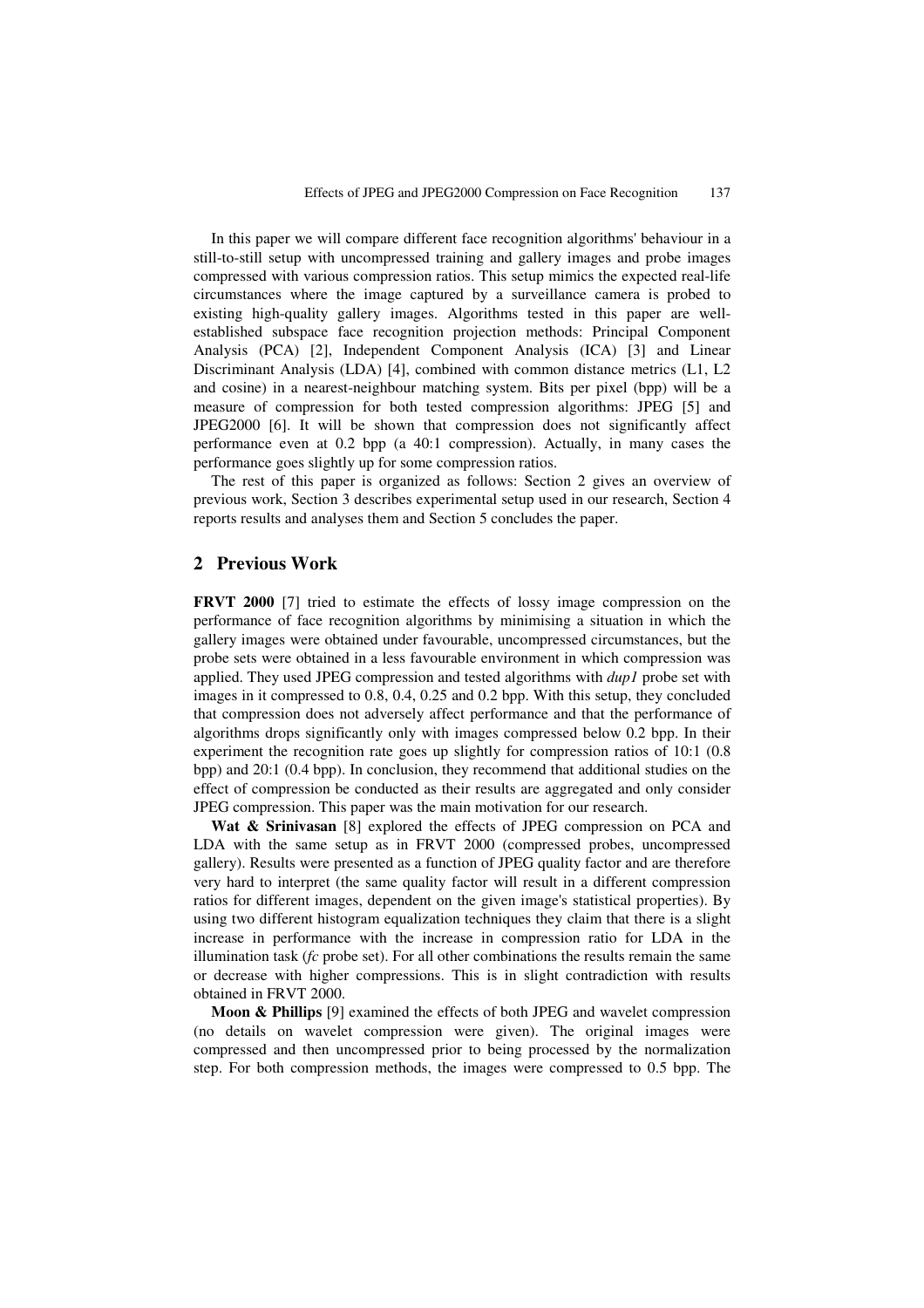standard PCA+L1 algorithm was tested with eigenvectors derived using uncompressed images. Results show no degradation of performance for JPEG and a slight (questionably significant) increase in performance for wavelet compression (for *dup1* and *fb* sets).

As can be seen, none of the above papers used standard JPEG2000 compression and none gives a comprehensive study across various probe sets and for a larger number of algorithms. By experimenting with standard JPEG and JPEG2000 compression techniques over a wide range of compression ratios, we will give the first comprehensive comparison of the influence of those two techniques on recognition performance, across 12 different subspace face recognition algorithms.

# **3 Experimental Setup**

Our experiment was performed on a standard grey FERET data set [10], consisting of images of 1196 individuals taken under various conditions and at various points in time. Also, to achieve highly reproducible results, standard test sets were used, i.e. *fb*  (different expression test), *fc* (different illumination), *dup1* (images taken anywhere between one minute and 1,031 days after the gallery image) and *dup2* (images taken at least 18 months after the gallery image was taken). By using all four sets, our results will present a substantial expansion of FRVT 2000 compression experiment.

All images in these subsets were compressed using JPEG and JPEG2000 compression techniques, with various compression ratios (bitrate, bpp):  $0.1, 0.2, ...$ , 1.0 bpp. To compress images using JPEG, the Independent JPEG Group's JPEG software packet (JPEG6b32) [11] was used. To yield various bitrates, quality parameter was iteratively set until the desired bitrate was achieved. Due to the relative simplicity of face images in FERET database, it was impossible to compress some of the images to exactly 0.1 bpp. In those cases, the lowest possible bitrate was used. The bitrates thus varied from 0.1 to about 0.15 in some cases. For the sake of clarity we will refer to all those bitrates as 0.1 bpp in further text. To compress images using JPEG2000 standard, a Kakadu V4.2 (up to date with Part 1 of the JPEG2000 standard) [12] was used with the switch "-rate" set to a required bitrate value. For JPEG2000 there was no trouble achieving the exact predefined bitrates.

Compression was done on original images of size of  $256 \times 384$  pixels. After compression, all images (compressed and uncompressed) were rotated (using affine transformations with bilinear interpolation) to align the eyes at a fixed location across all images, cropped to the size of  $128 \times 128$  pixels and histogram equalized to values 0 to 255 (see Figure 1). It is important to mention that all compressed images were uncompressed prior to recognition stage, thus, the recognition was done in pixel domain.

Algorithms were trained using uncompressed images of 225 individuals for which there were exactly 3 images per person in the data set. Thus, the training set consists of 675 images. This set of images overlaps with the query sets in the following manner: 224 images are in the gallery (*fa* set), another 224 images are in the *fb* set and of the same subject as the ones taken from the gallery. Further 3 images are from the *dup1* set and the rest 224 images are not in any set used in the recognition stage. After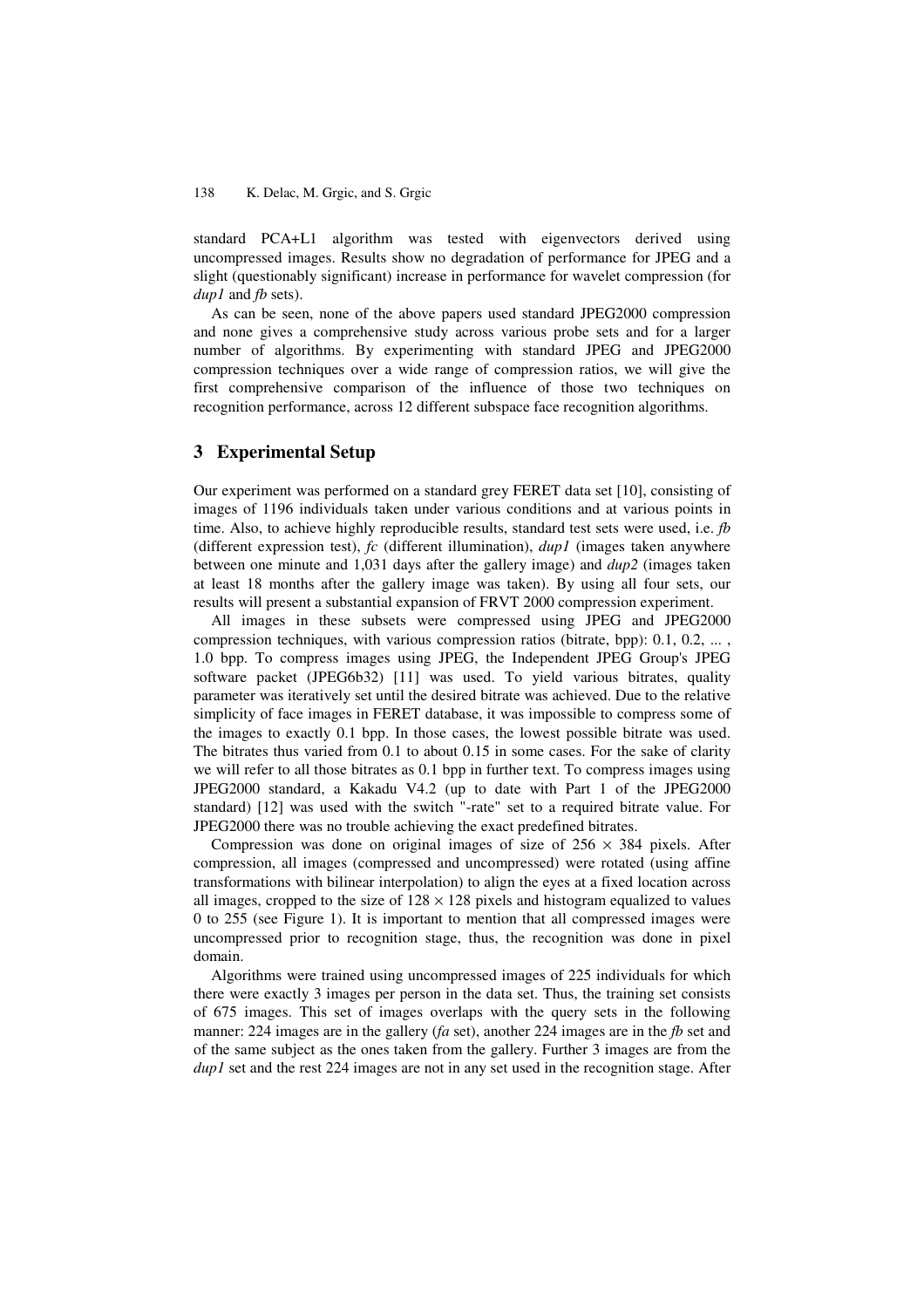training, a 270-dimensional subspace (224-dimensional for LDA) was derived retaining more than 95% of the original information. Recognition was done in those subspaces by standard nearest neighbour matching with L1, L2 and cosine (COS) metrics.



**Fig. 1.** Example of image degradation when subject to compression

# **4 Results and Analysis**

We tested all 12 algorithms with compressed probe images in four standard test sets against uncompressed gallery images. As can be seen, results obtained using compressed probe images (Tables 1-4) are comparable to the ones obtained using uncompressed probe images (the rightmost column in all tables). The values in tables present rank 1 recognition percentage. The conclusion of FRVT 2000 that performance goes slightly up for compression ratios of 10:1 (0.8 bpp) and 20:1 (0.4 bpp) is confirmed in our experiment. Actually, we also show that in many other cases performance goes slightly up for compressions between 0.2 and 0.8 bpp. These cases are bolded in all tables. Our results are in some disagreement with Wat & Srinivasan because we found that the performance goes up with compression in quite a few cases and not just for LDA. Moon & Phillips' results are confirmed here also. All this gives us the reason to believe that our conducted experiments are consistent with previous studies so we can give a relevant contribution for a wide range of bitrates. Some recognition performance results obtained by other authors with JPEG compression will be confirmed and expanded. In addition, new results using JPEG2000 will be reported, making this paper a first comprehensive study of the effect of JPEG2000 compression on face recognition.

If you take a closer look at the results shown in tables, you will observe that in 36 out of possible 48 cases, the performance goes up for one or more compression ratios and compression techniques tested. Even though the difference is often not statistically significant (we proved this by using McNemar's hypothesis test - details given in Appendix) we believe that this is an important result as it encourages further research into the theoretical properties of both compression and recognition algorithms that led to this performance improvement.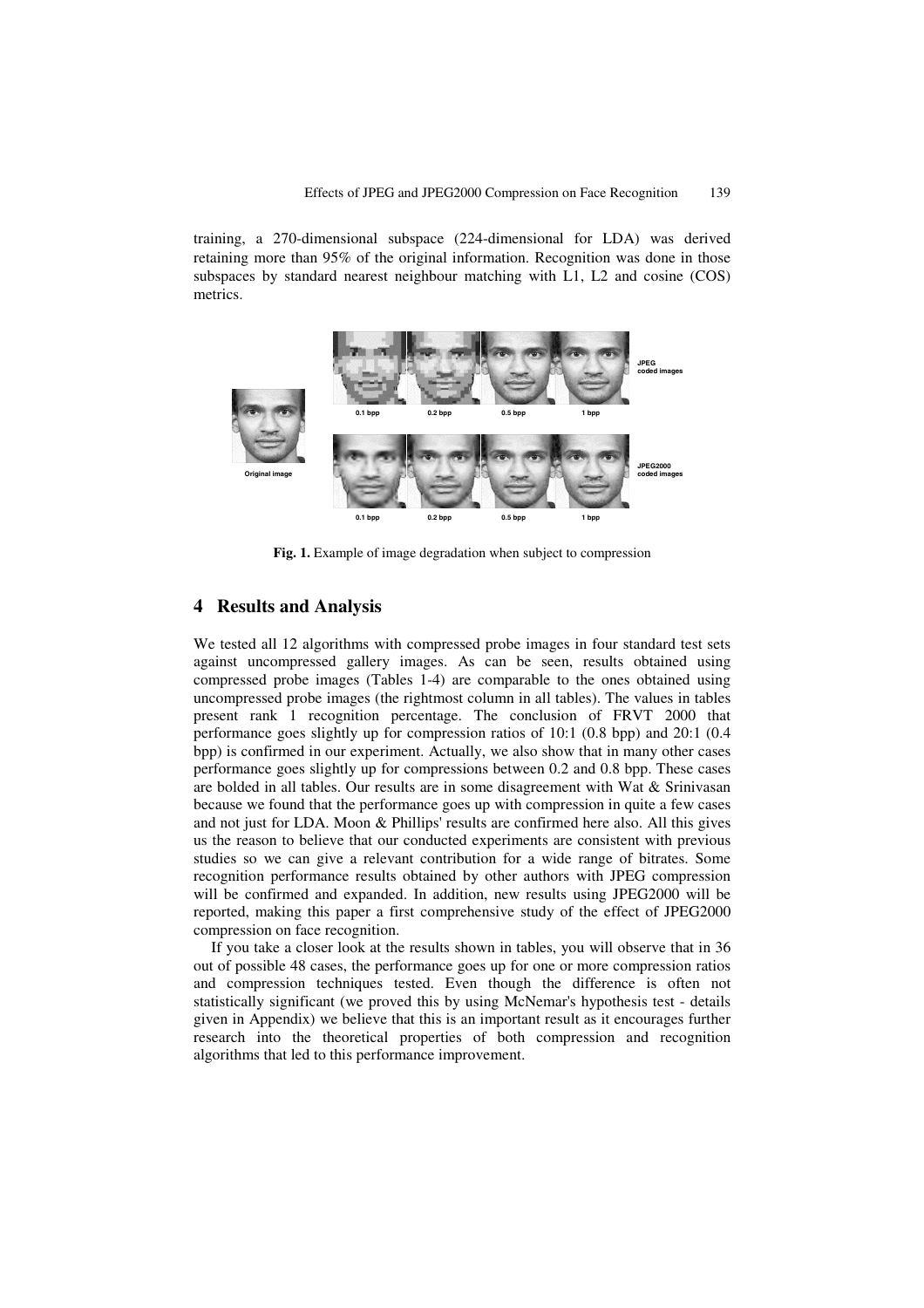|              |      |      |      | JPEG coded images - bitrate [bpp] |      | JPEG2000 coded images - bitrate [bpp] |      |      |      |      | Original |
|--------------|------|------|------|-----------------------------------|------|---------------------------------------|------|------|------|------|----------|
| Algorithm    | 0.1  | 0.2  | 0.5  | 0.8                               | 1    | 0.1                                   | 0.2  | 0.5  | 0.8  | 1    | images   |
| $PCA+L1$     | 76.2 | 80.0 | 80.7 | 81.0                              | 80.9 | 80.5                                  | 80.6 | 81.0 | 81.0 | 80.8 | 80.9     |
| $PCA+L2$     | 78.7 | 80.1 | 81.1 | 81.3                              | 81.3 | 81.0                                  | 81.4 | 81.1 | 81.2 | 81.1 | 81.4     |
| $PCA + cos$  | 76.9 | 80.1 | 80.5 | 80.5                              | 80.5 | 80.5                                  | 80.5 | 80.6 | 80.6 | 80.5 | 80.4     |
| $ICA1+L1$    | 76.9 | 79.8 | 80.0 | 80.0                              | 80.2 | 80.0                                  | 79.9 | 80.0 | 80.0 | 80.0 | 80.1     |
| $ICA1+L2$    | 77.5 | 79.9 | 80.1 | 80.2                              | 80.1 | 79.9                                  | 80.0 | 80.0 | 80.2 | 80.3 | 80.1     |
| $ICA1 + cos$ | 76.1 | 80.2 | 80.4 | 80.3                              | 80.1 | 79.8                                  | 80.5 | 80.3 | 80.3 | 80.4 | 80.1     |
| $ICA2+L1$    | 51.2 | 62.0 | 65.1 | 64.8                              | 65.0 | 64.0                                  | 64.6 | 65.0 | 65.3 | 65.0 | 65.3     |
| $ICA2+L2$    | 58.6 | 70.7 | 73.3 | 73.6                              | 73.5 | 71.8                                  | 73.1 | 73.8 | 73.5 | 73.4 | 73.5     |
| $ICA2 + cos$ | 75.2 | 80.7 | 82.7 | 82.3                              | 82.6 | 82.1                                  | 82.9 | 82.7 | 82.8 | 82.6 | 82.3     |
| $LDA+L1$     | 75.0 | 77.4 | 77.6 | 77.8                              | 77.9 | 77.7                                  | 77.8 | 80.0 | 77.9 | 77.8 | 77.8     |
| $LDA+L2$     | 79.6 | 81.0 | 82.4 | 82.5                              | 82.4 | 82.2                                  | 82.0 | 82.2 | 82.3 | 82.3 | 82.3     |
| $LDA + cos$  | 77.0 | 80.5 | 81.0 | 81.1                              | 81.0 | 81.0                                  | 81.3 | 81.4 | 81.2 | 81.2 | 81.0     |

**Table 1.** Rank 1 recognition percentage for the *fb* probe set

**Table 2.** Rank 1 recognition percentage for the *fc* probe set

| Algorithm    |      |      |      | JPEG coded images - bitrate [bpp] |      | JPEG2000 coded images - bitrate<br>[bpp] | Original |      |      |      |        |
|--------------|------|------|------|-----------------------------------|------|------------------------------------------|----------|------|------|------|--------|
|              | 0.1  | 0.2  | 0.5  | 0.8                               | 1    | 0.1                                      | 0.2      | 0.5  | 0.8  | 1    | images |
| $PCA+L1$     | 33.5 | 47.4 | 50.1 | 49.4                              | 49.4 | 46.9                                     | 48.9     | 49.4 | 49.4 | 50.0 | 49.4   |
| $PCA+L2$     | 21.6 | 24.2 | 23.7 | 24.2                              | 24.2 | 23.7                                     | 24.2     | 24.2 | 24.2 | 24.2 | 24.2   |
| $PCA + cos$  | 13.4 | 18.0 | 18.5 | 18.0                              | 18.0 | 18.0                                     | 18.0     | 18.0 | 18.0 | 18.0 | 18.0   |
| $ICA1+L1$    | 18.0 | 22.1 | 23.2 | 23.2                              | 22.6 | 22.1                                     | 22.6     | 22.1 | 22.6 | 22.6 | 22.6   |
| $ICA1+L2$    | 19.0 | 21.6 | 21.6 | 22.1                              | 21.6 | 21.6                                     | 21.6     | 21.6 | 22.1 | 22.1 | 21.6   |
| $ICA1 + cos$ | 12.3 | 17.5 | 17.5 | 16.4                              | 16.4 | 17.0                                     | 17.0     | 16.4 | 16.4 | 16.4 | 16.4   |
| $ICA2+L1$    | 12.3 | 16.4 | 15.9 | 16.4                              | 17.5 | 15.9                                     | 15.9     | 16.4 | 17.5 | 17.0 | 17.5   |
| $ICA2+L2$    | 22.6 | 39.1 | 40.7 | 41.7                              | 41.7 | 39.1                                     | 40.2     | 41.7 | 41.7 | 41.7 | 41.7   |
| $ICA2 + cos$ | 42.2 | 64.4 | 64.4 | 64.4                              | 64.4 | 62.8                                     | 64.9     | 63.9 | 64.4 | 63.9 | 64.4   |
| $LDA+L1$     | 17.5 | 22.1 | 21.6 | 22.1                              | 22.1 | 19.5                                     | 20.6     | 22.1 | 22.1 | 22.1 | 22.1   |
| $LDA+L2$     | 22.1 | 25.7 | 26.2 | 26.2                              | 26.2 | 25.2                                     | 25.7     | 26.2 | 26.8 | 26.8 | 26.2   |
| $LDA + cos$  | 14.4 | 19.0 | 19.5 | 19.5                              | 19.0 | 18.5                                     | 19.0     | 19.5 | 19.5 | 19.5 | 19.5   |

Many cases where performance goes up with compression are observed for the *fb* probe set (Table 1). For more difficult tasks, the improvement with compression in less often. For the *dup1* set (Table 3) with images compressed using JPEG2000 at 0.2 bpp there is an improvement in almost all algorithms. The trend continues for *dup2* set (Table 4), but is not so emphasized. The fact that performance, almost persistently, goes up with JPEG2000 compression for *dup1* and *dup2* set indicates that JPEG2000 compression is able to efficiently eliminate the differences between original images and the ones taken later in time. Besides, our results show that this effect is consistent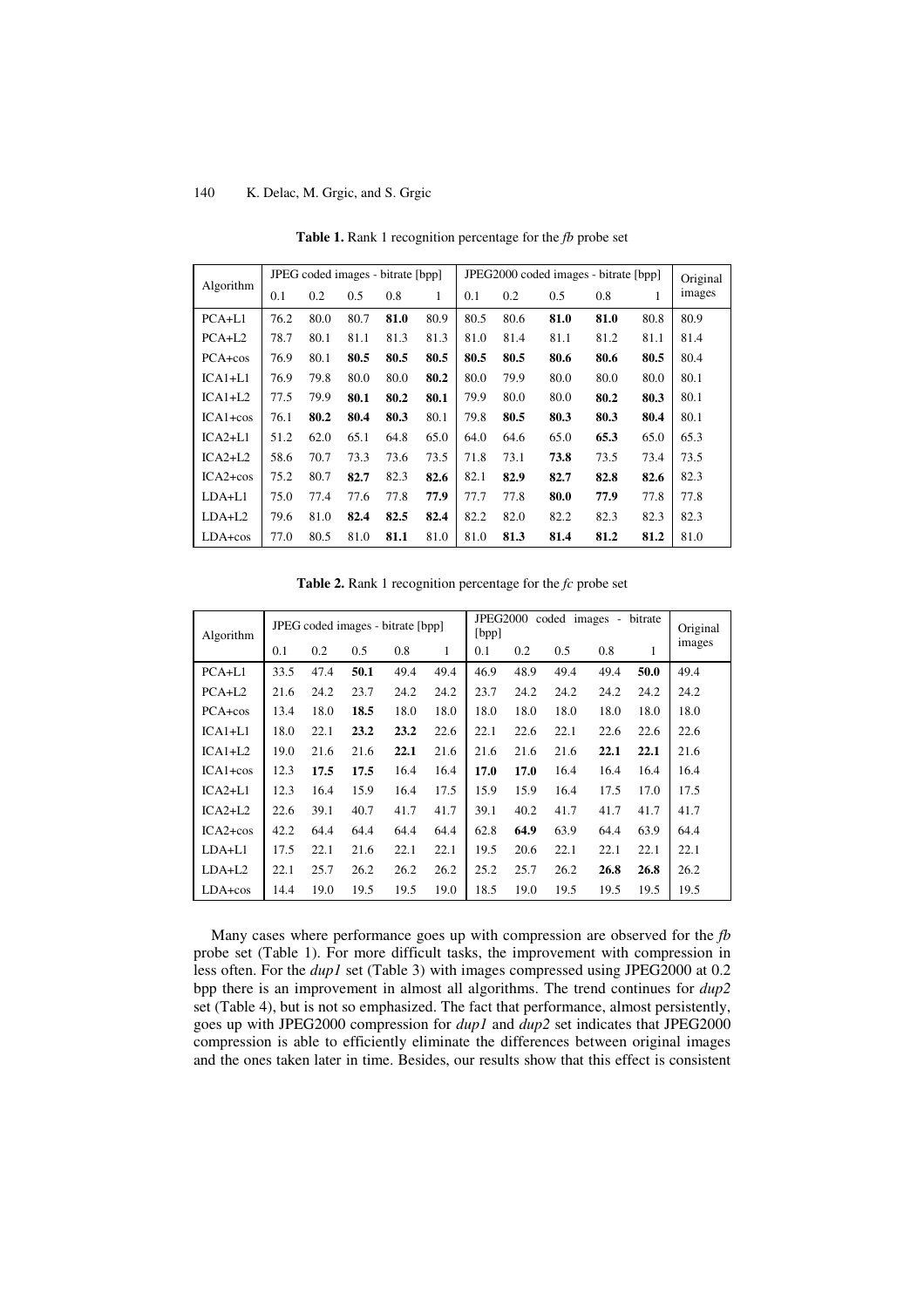|              |      | JPEG coded images - bitrate [bpp] |      |      |      | JPEG2000 coded images - bitrate [bpp] |      |      |      |      | Original |
|--------------|------|-----------------------------------|------|------|------|---------------------------------------|------|------|------|------|----------|
| Algorithm    | 0.1  | 0.2                               | 0.5  | 0.8  | 1    | 0.1                                   | 0.2  | 0.5  | 0.8  | 1    | images   |
| $PCA+L1$     | 33.5 | 36.0                              | 36.9 | 36.9 | 36.9 | 36.7                                  | 37.4 | 37.4 | 36.9 | 37.1 | 37.1     |
| $PCA+L2$     | 32.8 | 33.1                              | 33.8 | 33.9 | 33.8 | 33.2                                  | 33.9 | 33.9 | 33.8 | 33.8 | 33.8     |
| $PCA + cos$  | 31.3 | 33.3                              | 33.2 | 33.5 | 33.5 | 33.3                                  | 33.9 | 33.5 | 33.5 | 33.5 | 33.3     |
| $ICA1+L1$    | 31.5 | 32.5                              | 32.5 | 32.4 | 32.4 | 32.5                                  | 32.5 | 32.4 | 32.2 | 32.2 | 32.4     |
| $ICA1+L2$    | 31.4 | 32.5                              | 32.8 | 32.6 | 32.9 | 32.9                                  | 32.8 | 32.8 | 32.8 | 32.9 | 32.9     |
| $ICA1 + cos$ | 30.8 | 33.9                              | 33.8 | 33.6 | 33.8 | 33.9                                  | 34.0 | 33.8 | 33.6 | 33.6 | 33.8     |
| $ICA2+L1$    | 19.8 | 26.5                              | 29.7 | 29.7 | 29.9 | 28.3                                  | 30.1 | 29.9 | 29.9 | 30.0 | 29.9     |
| $ICA2+L2$    | 22.3 | 29.2                              | 32.1 | 32.2 | 32.4 | 30.1                                  | 32.2 | 32.4 | 31.9 | 32.1 | 32.5     |
| $ICA2 + cos$ | 34.0 | 39.2                              | 43.0 | 42.5 | 42.8 | 40.5                                  | 42.5 | 42.2 | 43.0 | 43.0 | 42.8     |
| $LDA+L1$     | 31.8 | 32.8                              | 33.5 | 33.5 | 33.5 | 34.3                                  | 33.6 | 33.5 | 33.6 | 33.3 | 33.3     |
| $LDA+L2$     | 33.1 | 32.9                              | 33.2 | 33.2 | 33.2 | 32.6                                  | 33.3 | 33.3 | 33.2 | 33.2 | 33.2     |
| LDA+cos      | 31.1 | 33.2                              | 33.2 | 33.3 | 33.3 | 33.5                                  | 33.5 | 33.3 | 33.3 | 33.3 | 33.3     |

**Table 3.** Rank 1 recognition percentage for the *dup1* probe set

**Table 4.** Rank 1 recognition percentage for the *dup2* probe set

| Algorithm          |      | JPEG coded images - bitrate [bpp] |      |      |      | JPEG2000 coded images - bitrate [bpp] |      |      |      |      | Original |
|--------------------|------|-----------------------------------|------|------|------|---------------------------------------|------|------|------|------|----------|
|                    | 0.1  | 0.2                               | 0.5  | 0.8  | 1    | 0.1                                   | 0.2  | 0.5  | 0.8  | 1    | images   |
| $PCA+L1$           | 14.1 | 17.5                              | 17.9 | 17.9 | 17.5 | 17.1                                  | 18.3 | 18.3 | 17.5 | 17.9 | 17.9     |
| PCA+L <sub>2</sub> | 9.8  | 9.8                               | 10.2 | 10.2 | 10.2 | 8.5                                   | 10.2 | 10.2 | 10.2 | 10.2 | 10.2     |
| $PCA + cos$        | 10.2 | 11.1                              | 10.6 | 11.1 | 11.1 | 10.6                                  | 11.1 | 11.1 | 11.1 | 11.1 | 11.1     |
| $ICA1+L1$          | 10.6 | 11.9                              | 11.1 | 11.1 | 11.1 | 10.6                                  | 11.1 | 11.1 | 11.1 | 11.1 | 11.1     |
| $ICA1+L2$          | 10.2 | 10.6                              | 11.1 | 10.6 | 11.1 | 10.2                                  | 10.6 | 10.6 | 11.1 | 11.1 | 11.1     |
| $ICA1 + \cos$      | 10.2 | 11.9                              | 12.3 | 12.3 | 12.3 | 11.5                                  | 11.9 | 12.3 | 12.3 | 12.3 | 12.3     |
| $ICA2+L1$          | 12.3 | 14.5                              | 16.6 | 16.2 | 16.2 | 16.2                                  | 18.3 | 16.6 | 16.6 | 16.6 | 16.2     |
| $ICA2+I.2$         | 14.1 | 17.5                              | 18.8 | 19.2 | 18.8 | 17.9                                  | 19.6 | 18.8 | 18.8 | 18.8 | 19.2     |
| $ICA2 + cos$       | 21.3 | 25.2                              | 26.9 | 26.9 | 27.7 | 23.5                                  | 26.9 | 26.5 | 27.7 | 26.9 | 27.3     |
| $LDA+L1$           | 12.3 | 14.1                              | 14.5 | 13.6 | 13.2 | 14.1                                  | 14.5 | 14.5 | 13.2 | 13.2 | 13.2     |
| $LDA+L2$           | 10.2 | 9.8                               | 9.4  | 9.4  | 9.4  | 8.9                                   | 10.2 | 9.8  | 9.4  | 9.4  | 9.4      |
| $LDA + cos$        | 9.4  | 10.6                              | 10.2 | 10.6 | 10.2 | 10.6                                  | 10.2 | 10.6 | 10.6 | 10.6 | 10.2     |

across almost all algorithms, and it indicates that the information eliminated is not algorithm specific but is a property of compression of those images. The *fc* test (Table 2) turns out to be the most difficult one regarding performance improvement with compressed images. Obviously, both JPEG and JPEG2000 compression techniques eliminate the important information for illumination changes less efficiently than for changes induced by images taken later in time. We can make an *ad hoc* assumption as to why is this so by looking at the images in Figure 1. Obviously, when the original image is compressed, the minor differences caused by different expression and/or temporal changes are reduced. For example, the images compressed using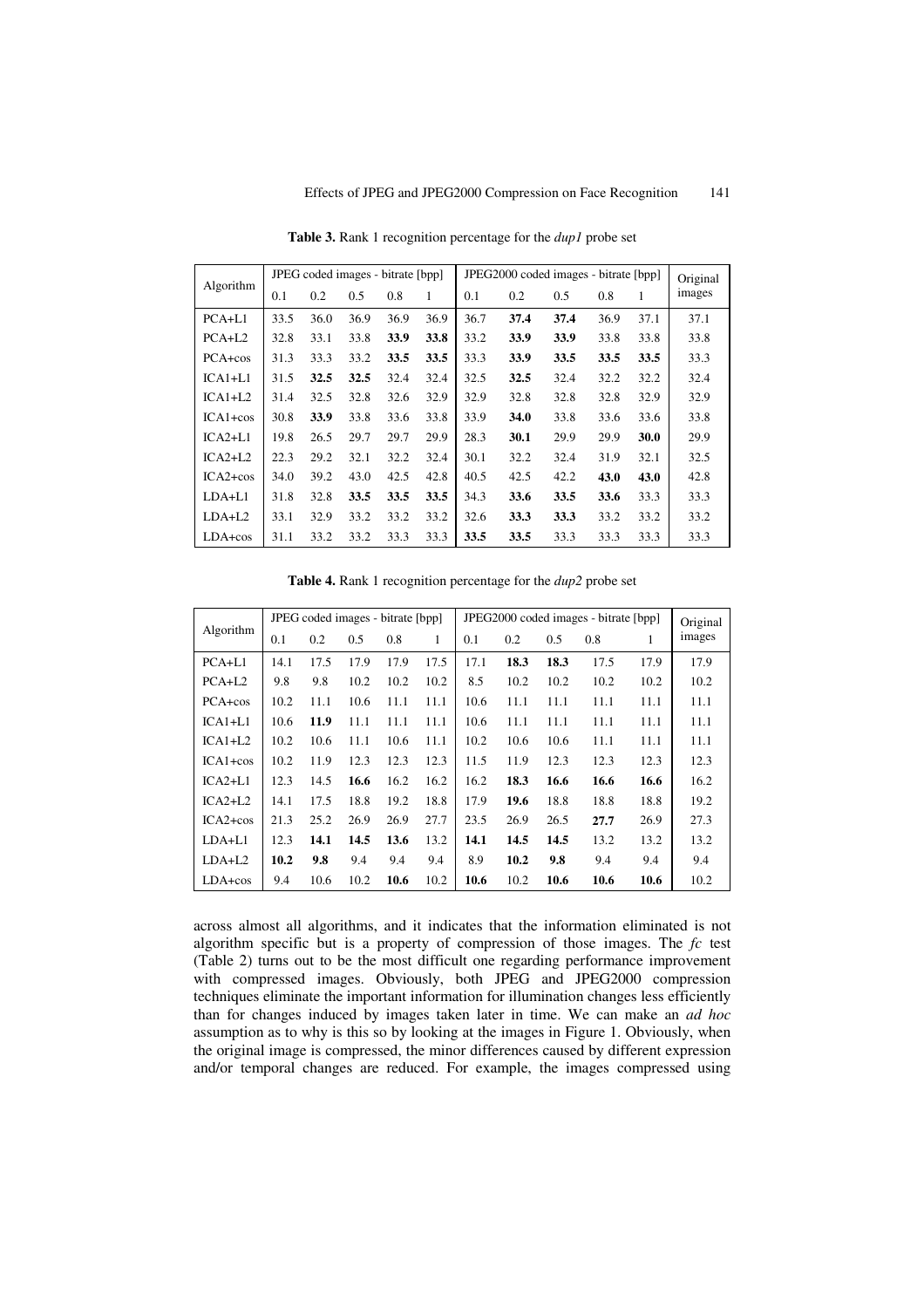JPEG2000 look a bit "smeared". The fact that both JPEG and JPEG2000 are low-pass filters in some sense could explain the improvements in *fb*, *dup1* and *dup2* tests. Situation with illumination changes is a bit different because the differences in images that arise from different illuminations are larger and affect the whole image. Thus, the low-pass filtering in most cases does not improve performance. In overall, JPEG2000 seems superior in all tests and should be considered as a standard for storing and transmission of face images for biometric purposes.



**Fig. 2.** ICA2+COS performance as a function of bpp: (a) *fb* probe set, (b) *fc* probe set, (c) *dup1* probe set, (d) *dup2* probe set.

Illustrated by the ICA2+COS algorithm (the best algorithm for all tasks in our experiments) in Figure 2, a significant superiority of JPEG2000 over JPEG on high compression ratios can be seen. For example, if we look at Figure 2(b), we can see that performance for compression ratio of 80:1 (0.1 bpp) using JPEG2000 is only slightly (statistically insignificant difference) lower than with original images. Using JPEG compression for that same case deteriorates performance for more than 20%. Again, this trend is persistent throughout all cases and is therefore a rule in our experiments. All the conclusions brought in the previous text are also clearly illustrated by Figure 2(a)-2(d).

And finally, a word about metrics. Our results show that cosine (angle) metric takes the most advantage out of compression across all algorithms (you can easily confirm this by looking at the bolded values in Table 1). The reason for this behaviour stays unclear.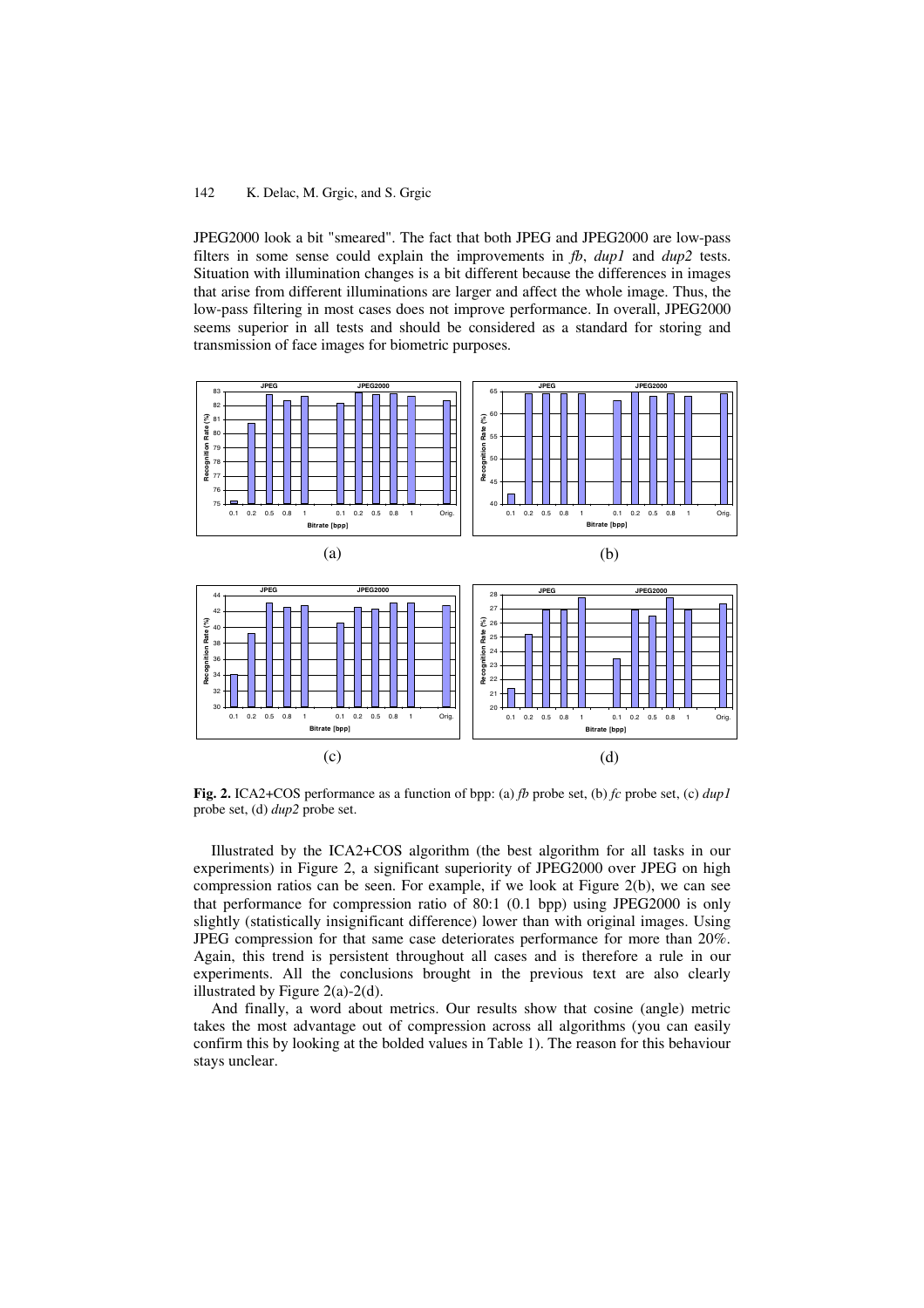### **5 Conclusions and Further Work**

In this paper we explored the effects of JPEG and JPEG2000 compression techniques on face recognition algorithm performance. This is the first comprehensive study of standard JPEG2000 compression effects on face recognition, as well as an extension of existing experiments for JPEG compression. A wide range of bitrates (compression ratios) was used on probe images and results are reported for 12 different subspace face recognition algorithms. We found that not only that compression does not deteriorate performance but it, in some cases, even improves it slightly. We believe that this is more than enough reason to further explore the theoretical effects of compression on face recognition and eventually to use some compression scheme for storing and transmission of face images used as a biometric (JPEG2000 seems like a reasonable choice by our experiments).

The future perspectives of using standard surveillance equipment as input into superior performance recognition systems are becoming a reality. Storing compressed face images on low-capacity chips, ID and smart cards are a reality also. A general belief that the effect of compression in machine vision applications is deleterious is proven to be questionable by this study.

Our further research will focus on explaining the noticed unexpected effects, like the effect that JPEG2000 is able to efficiently capture information essential for recognizing changes caused by differences between images taken later in time or that cosine metric seems to take the most advantage of compression. Quantifying image quality (for compressed and uncompressed images) prior to using it as input to recognition systems, in a way that the best image be chosen as input, is another subject worth researching.

# **Acknowledgment**

Portions of the research in this paper use the Color FERET database of facial images collected under the FERET program.

# **References**

- 1. W. Zhao, R. Chellappa, J. Phillips, and A. Rosenfeld, "Face Recognition in Still and Video Images: A Literature Survey", ACM Computing Surveys, Vol. 35, Dec. 2003, pp. 399-458
- 2. M. Turk, A. Pentland, "Eigenfaces for Recognition", Journal of Cognitive Neuroscience, Vol. 3, No. 1, 1991, pp. 71-86
- 3. M.S. Bartlett, J.R. Movellan, T.J. Sejnowski, "Face Recognition by Independent Component Analysis", IEEE Trans. on Neural Networks, Vol. 13, No. 6, November 2002, pp. 1450-1464
- 4. P. Belhumeur, J. Hespanha, D. Kriegman, "Eigenfaces vs. Fisherfaces: Recognition Using Class Specific Linear Projection", Proc. of the Fourth European Conference on Computer Vision, ECCV'96, Vol. 1, 15-18 April 1996, Cambridge, UK, pp. 45-58
- 5. G. Wallace, "The JPEG Still-picture Compression Standard", Communications of the ACM Vol. 34, No. 4, 1991, pp. 31-44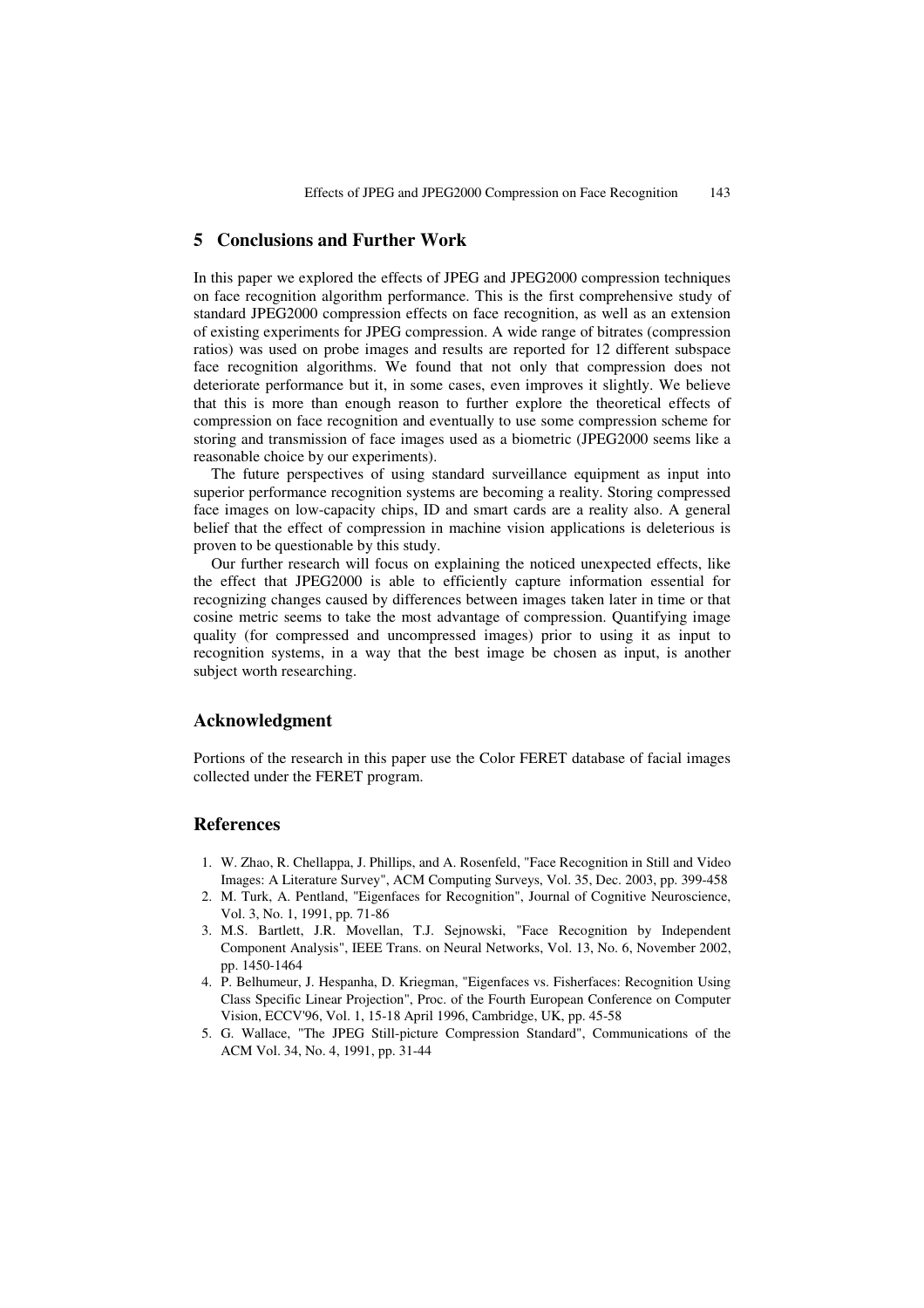- 6. C. Chistopoulos, A. Skodras, T. Ebrahimi, "The JPEG2000 Still Image Coding System: An Overview", IEEE Trans. on Consumer Electronics, Vol. 46, November 2000, pp. 1103- 1127
- 7. D.M. Blackburn, J.M. Bone, P.J. Phillips, "FRVT 2000 Evaluation Report", February 2001, Available: http://www.frvt.org/FRVT2000/documents.htm
- 8. K. Wat, S.H. Srinivasan, "Effect of Compression on Face Recognition", Proc. of the 5th International Workshop on Image Analysis for Multimedia Interactive Services, WIAMIS 2004, 21-23 April 2004, Lisboa, Portugal
- 9. H. Moon, P.J. Phillips, "Computational and Performance Aspects of PCA-based Facerecognition Algorithms", Perception, Vol. 30, 2001, pp. 303-321
- 10. P.J. Phillips, H. Moon, S.A. Rizvi, P.J. Rauss, The FERET Evaluation Methodology for Face Recognition Algorithms, IEEE Trans. on Pattern Analysis and Machine Intelligence, Vol. 22, No. 10, October 2000, pp. 1090-1104
- 11. Independent JPEG Group's JPEG software packet, Available: ftp://ftp.uu.net/graphics/ jpeg/jpegsrc.v6b.tar.gz
- 12. Kakadu JPEG2000 software, Available:http://www.kakadusoftware.com/win32\_ executables.zip

# **Appendix**

Hypothesis testing using McNemar's test on results of comparisons in Tables 1 - 4. Here we report *p*-values for performance of a given algorithm on original images and the best case for compressed images (p-1) and between performance on original images and the worst case for compressed images (p-2). Table 5 gives results for JPEG compression and Table 6 for JPEG2000. When *p*-value is higher than 0.05 (standard cut-off) the difference in performance is statistically insignificant.

|               | <i>fb</i> probe set |                   | fc probe set |            |       | <i>dup1</i> probe set | $dup2$ probe set |           |
|---------------|---------------------|-------------------|--------------|------------|-------|-----------------------|------------------|-----------|
| Algorithm     | $p-1$               | $p-2$             | $p-1$        | $p-2$      | $p-1$ | $p-2$                 | $p-1$            | $p-2$     |
| $PCA+L1$      | 0.50                | $10^{-12}$        | 0.50         | $10^{-10}$ | 0.50  | $10^{-4}$             | 1.00             | 0.03      |
| $PCA+L2$      | 0.50                | $10^{-5}$         | 0.75         | 0.15       | 0.50  | 0.13                  | 1.00             | 0.50      |
| $PCA + cos$   | 0.25                | $10^{-7}$         | 0.50         | 0.02       | 0.50  | $10^{-3}$             | 0.50             | 0.31      |
| $ICA1+L1$     | 0.25                | $10^{-7}$         | 0.50         | 0.01       | 0.50  | 0.19                  | 0.25             | 0.50      |
| $ICA1+L2$     | 0.31                | $10^{-5}$         | 0.50         | 0.13       | 1.00  | 0.03                  | 1.00             | 0.36      |
| $ICA1 + \cos$ | 0.12                | $10^{\mbox{-}10}$ | 0.25         | 0.01       | 0.50  | $10^4$                | 1.00             | 0.03      |
| $ICA2+I.1$    | 0.37                | $10^{-39}$        | 1.00         | 0.02       | 0.68  | $10^{-17}$            | 0.50             | $10^{-3}$ |
| $ICA2+L2$     | 0.50                | $10^{-44}$        | 1.00         | $10^{-11}$ | 0.50  | $10^{-18}$            | 1.00             | $10^{4}$  |
| $ICA2 + cos$  | 0.08                | $10^{-15}$        | 1.00         | $10^{-12}$ | 0.36  | $10^{-12}$            | 0.50             | $10^{-3}$ |
| $LDA+L1$      | 0.50                | $10^{-5}$         | 0.75         | 0.03       | 0.50  | 0.02                  | 0.12             | 0.36      |
| $LDA+L2$      | 0.12                | $10^{-5}$         | 0.50         | 0.03       | 1.00  | 0.50                  | 0.50             | 0.34      |
| $LDA + cos$   | 0.50                | $10^{-10}\,$      | 1.00         | $10^{-3}$  | 1.00  | $10^{-3}$             | 0.50             | 0.34      |

**Table 5.** *p*-values obtained by McNemar's test for results with JPEG compression